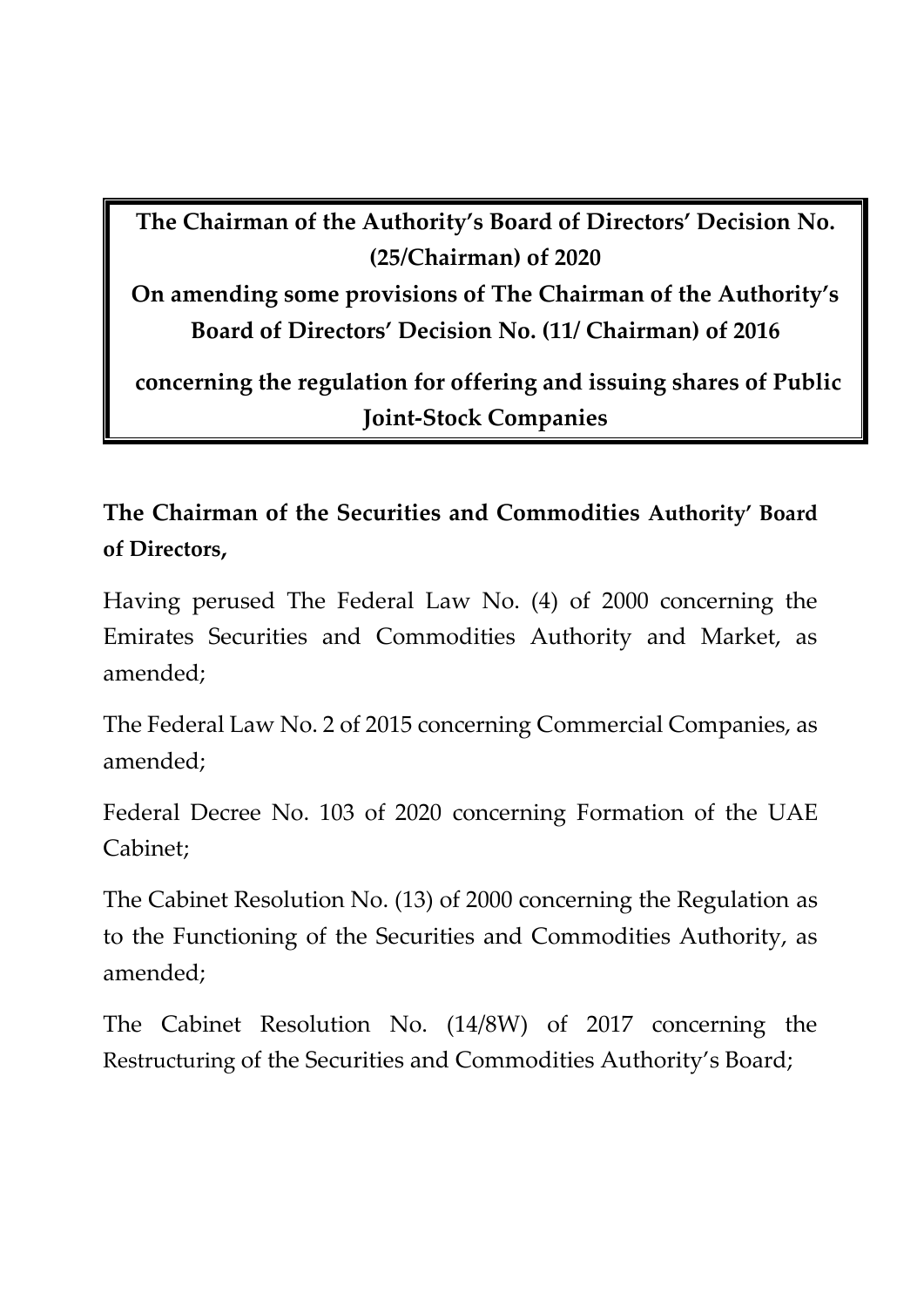The Cabinet Resolution No. (53M/11W) of 2020 concerning the appointment of the Chairman of the Securities and Commodities Authority;

The Cabinet Resolution No. (11/Chairman) of 2016 concerning the Regulation for Offering and Issuing Shares of Public Joint-Stock Companies, as amended;

Pursuant to the Authority's Board of Directors approval in its seventeenth meeting of the six term in the session held on 30/09/2020;

And as required by the interest of work,

## **Decided:**

## **Article (1)**

**1. The definition of (offering) in Article (1) of the Authority's Board of Directors Resolution No. (11 / Chairman) of 2016 concerning the regulation for offering and issuing shares of public joint-stock companies shall be amended to be read as follows:**

"Offering: The invitation in public subscription in the shares of the issuing company, the foreign company, or the free zone company within the state."

**2. The definition of (Foreign Company) mentioned in Article (1) of the Authority's Board of Directors Resolution No. (11 / Chairman) of 2016 concerning the regulation for offering and issuing shares of public joint-stock companies shall be amended to read as follows:**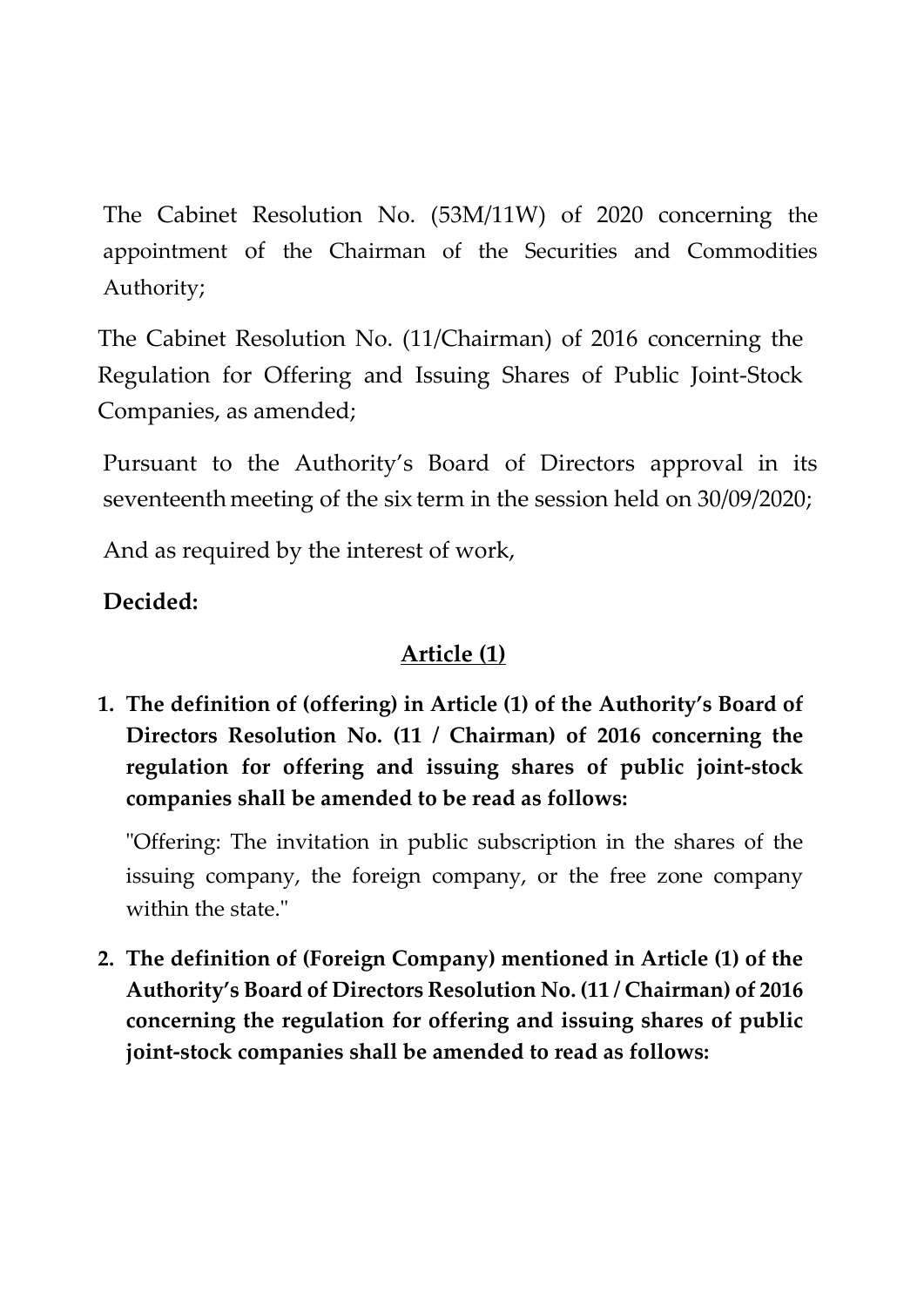"The Foreign Company: the company established outside the state in a form of a public joint-stock company or the like, supervised by a regulatory authority similar to the Authority, and demanding to offer portion of its shares in the state in accordance with the provisions hereof."

## **Article (2)**

**The following definitions shall be added to Article (1) of the Authority's Board of Directors Decision No. (11 / Chairman) of 2016 concerning the regulation for offering and issuing shares of public joint-stock companies:**

- Free Zone: The free zone established in any of the Emirates of the State, including free zones and financial free zones.
- Free Zone Company: The company established in the Free Zone in a form of public joint-stock company or the like, in accordance with the legislation in force in the Free Zone, and demanding to offer its shares in the State in accordance with the provisions hereof.

# **Article (3)**

**Article (2) of the Authority's Board of Directors Decision No. (11 / Chairman) of 2016 concerning the regulation for offering and issuing shares of public joint-stock companies shall be amended to read as follows:**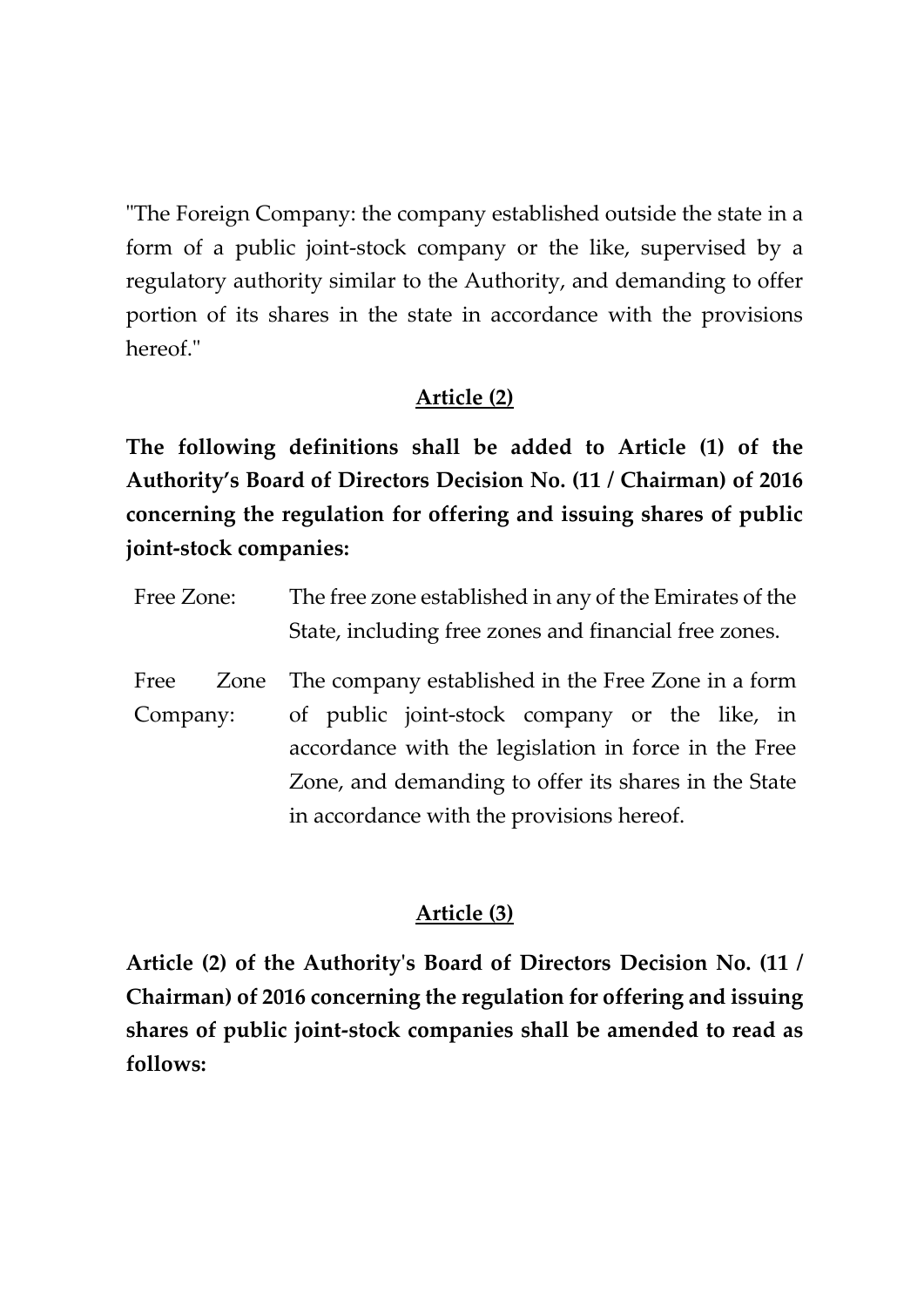- "1. Subject to the provisions of the Companies Law, this regulation shall be applicable to all matters related to offering and issuing of shares of local public joint-stock companies, the foreign company and the free zone company in the State, and the procedures and processes of subscription and allocation, the parties to offering, the appraiser of in-kind shares, and other party participating therein.
- 2. No shares of local public joint-stock company, foreign company, and free zone company may be issued or offered in the State, without the Authority approval in accordance with the provisions hereof."

### **Article (4)**

**Article (19) of the Authority's Board of Directors Decision No. (11 / Chairman) of 2016 concerning the regulation for offering and issuing shares of public joint-stock companies shall be amended to read as follows:**

- **"First**: Subject to the Companies Law, a company interesting to offer its shares in public subscription shall be bound to contract with:
	- 1. A subscription receiving institution.
	- 2. A Financial Advisor.
	- 3. A Listing Advisor.
- **Second**: It is permissible to carry out the financial tasks and activities specified above in accordance with the controls set by the Authority in this respect."

## **Article (5)**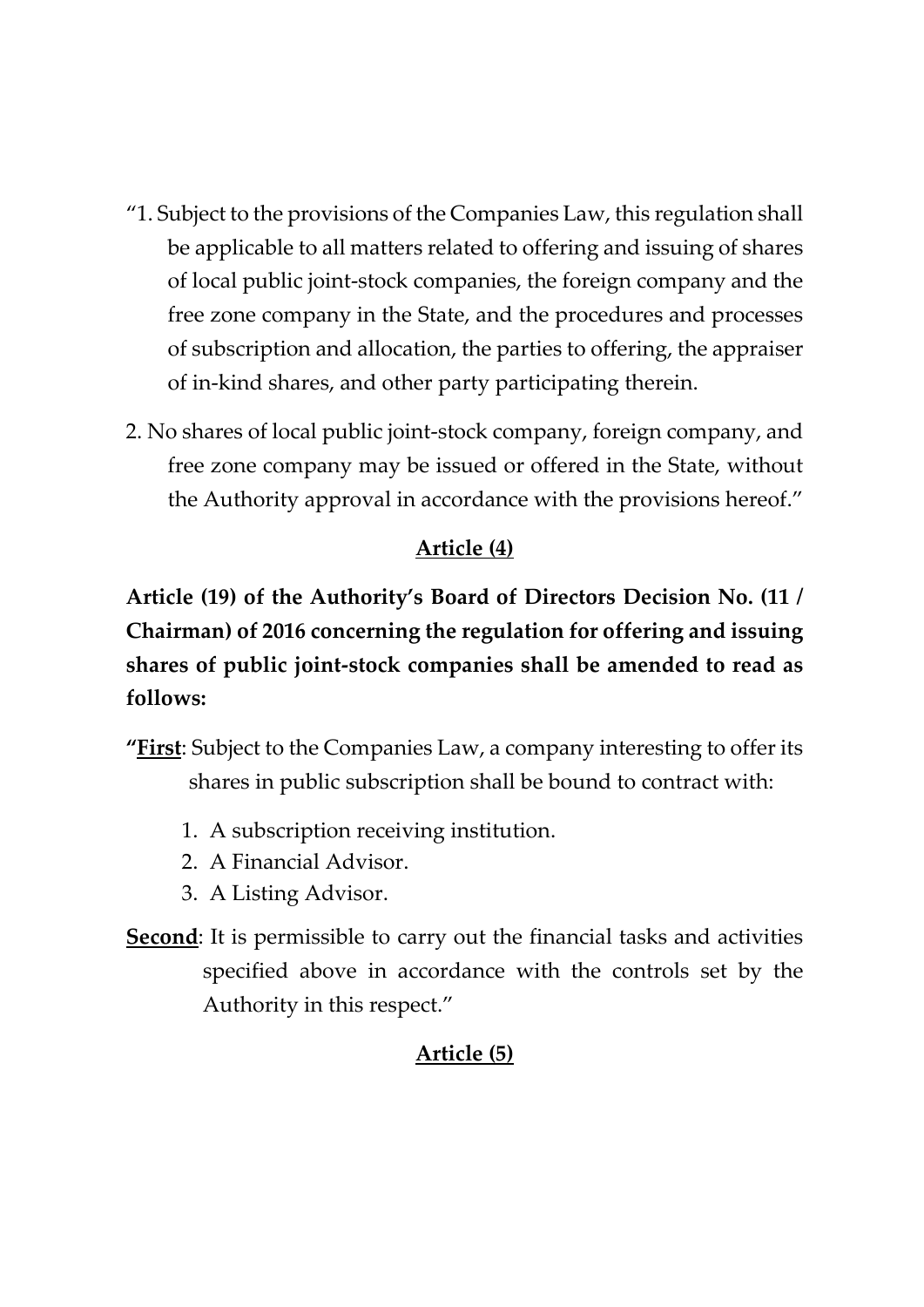**Clause (14) shall be added to Article (23) of the Authority's Board of Directors Decision No. (11 / Chairman) of 2016 concerning the regulation for offering and issuing shares of public joint-stock companies as follows:**

"14. Provide the Authority with any information according to the mechanism and time limit specified thereby."

## **Article (6)**

**Clause (7) shall be added to Article (24) of the Authority's Board of Directors' Decision No. (11 / Chairman) of 2016 concerning the regulation for offering and issuing shares of public joint-stock companies as follows:**

"7. Provide the Authority with any information according to the mechanism and time limit specified thereby."

## **Article (7)**

**Article (25) of the Authority's Board of Directors' Decision No. (11 / Chairman) of 2016 concerning the regulation for offering and issuing shares of public joint-stock companies shall be amended to read as follows:**

### **"The listing Advisor shall be committed to the following:**

- 1. Provide consultation and advice to the issuing company and ensure that it meets the listing requirements and continuously adheres to those requirements;
- 2. Provide the Authority and the relevant market, upon submitting the listing application, a declaration concerning the issuing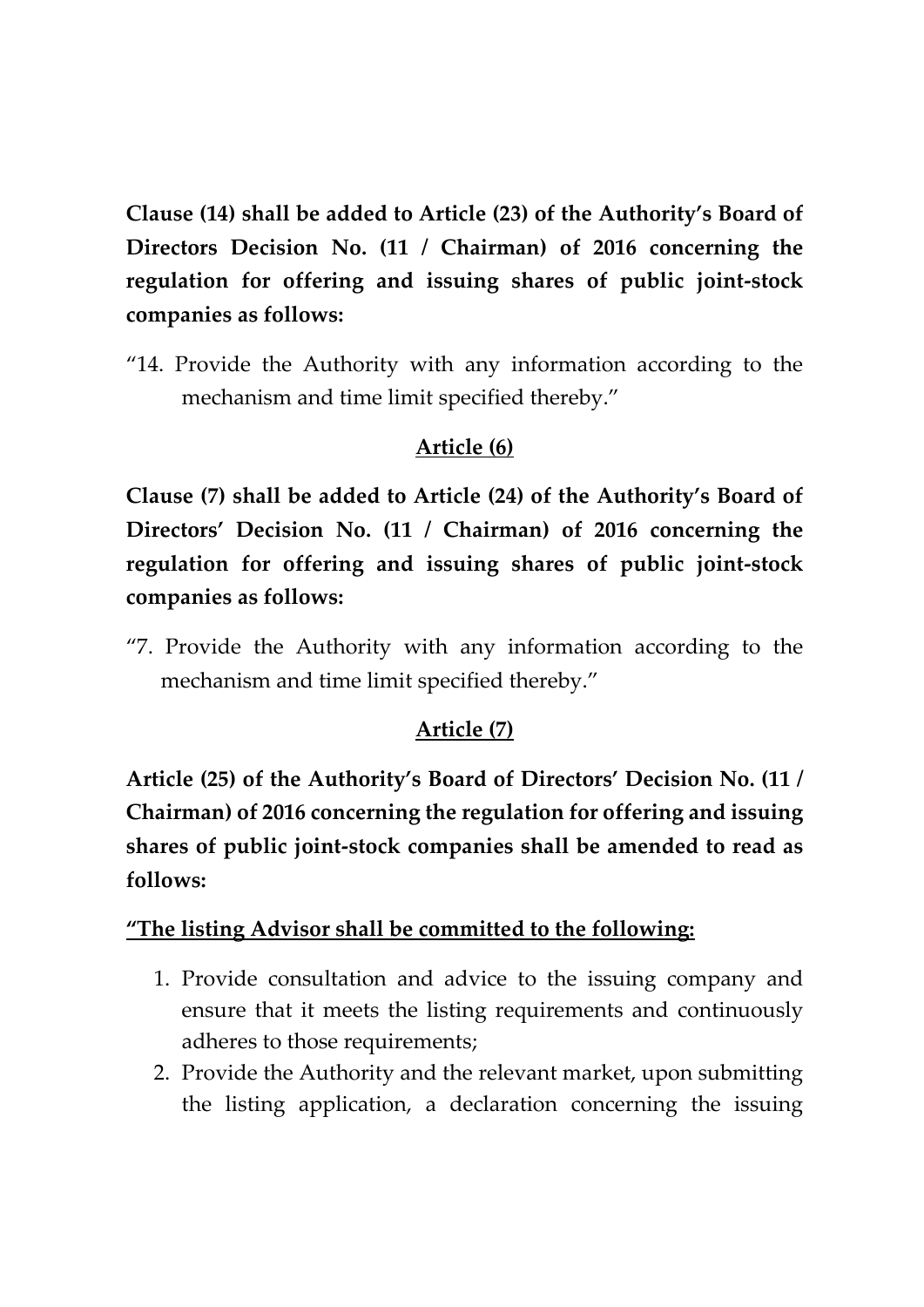company's compliance with the listing requirements in accordance with the form prepared therefor;

- 3. Ensure that the listed company has operating capital sufficient for period of (12) months subsequent to the date of the Authority's approval of the prospectus;
- 4. Ensure that the listed company has set all the necessary regulations to perform the disclosures required therefrom on time in accordance with the law and the Companies Law and the regulations issued pursuant thereunder, and the listing rules, as well as the market decisions and instructions;
- 5. Ensure that the listed company has set all the necessary regulations to enable its board of directors to be aware of the company current and future financial position, which enable the board of directors to take the necessary decisions on such basis;
- 6. Notify the company immediately upon being aware of any violation of the law or regulations issued for its implementation thereof, and advise the company to regularize its situation;
- 7. Notify the Authority of any corrective procedures taken by the company in case of violation of the law, the Companies Law, or any of the resolutions issued for its implementation thereof, and cases of lack of cooperation of the company with the listing Advisor;
- 8. Perform the licensed activity as a prudent person in accordance with the provisions of the law and the regulations issued for its implementation thereof, together with the conditions and controls on the basis of which the license has been issued, taking into account the commercial norms in this regard and the principles of trust, justice, and equality as well as concern for the interests of investors;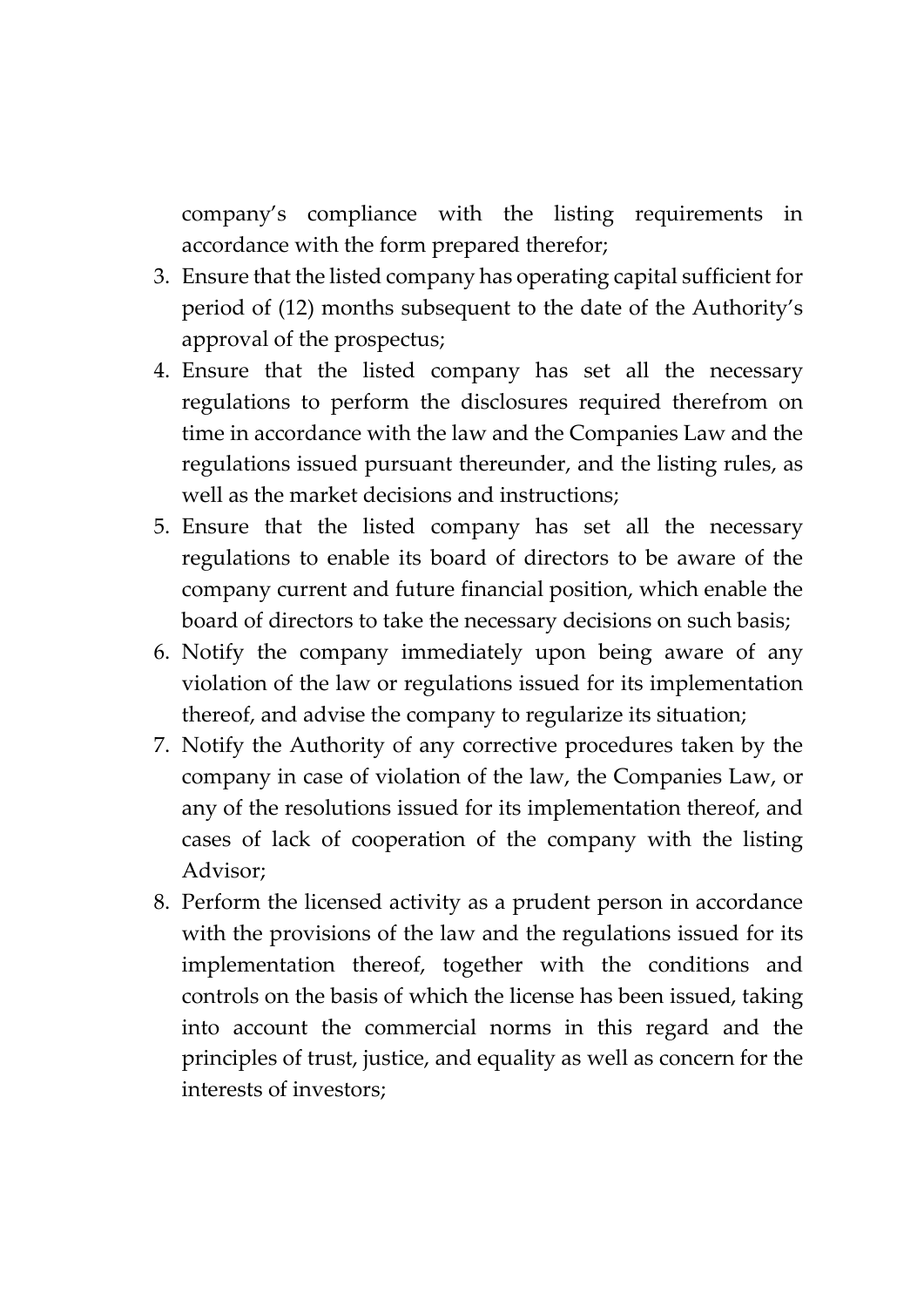9. Provide the Authority and the relevant market with any information according to the mechanism and the time limit specified thereby.

#### **Article (8)**

**Clause (8) shall be added to Article (27) of the Authority's Board of Directors' Decision No. (11 / Chairman) of 2016 concerning the regulation for offering and issuing shares of public joint-stock companies, as amended, as follows:**

"8. Provide the authority with any information according to the mechanism and time limit specified thereby.

#### **Article (9)**

**The title of Chapter 5 of the Authority's Board of Directors' Decision No. (11 / Chairman ) of 2016 concerning the Regulation for the Offering and Issue of Shares of Public Joint Stock Companies shall be amended as follows:**

"Chapter 5: The Foreign Company and the Free Zone Company Offer."

#### **Article (10)**

**1. Clause "First" shall be at the beginning of Article (33) of the Authority's Board of Directors' Decision No. (11 / Chairman) of 2016 concerning the regulation for offering and issuing shares of public joint-stock companies to read as follows:**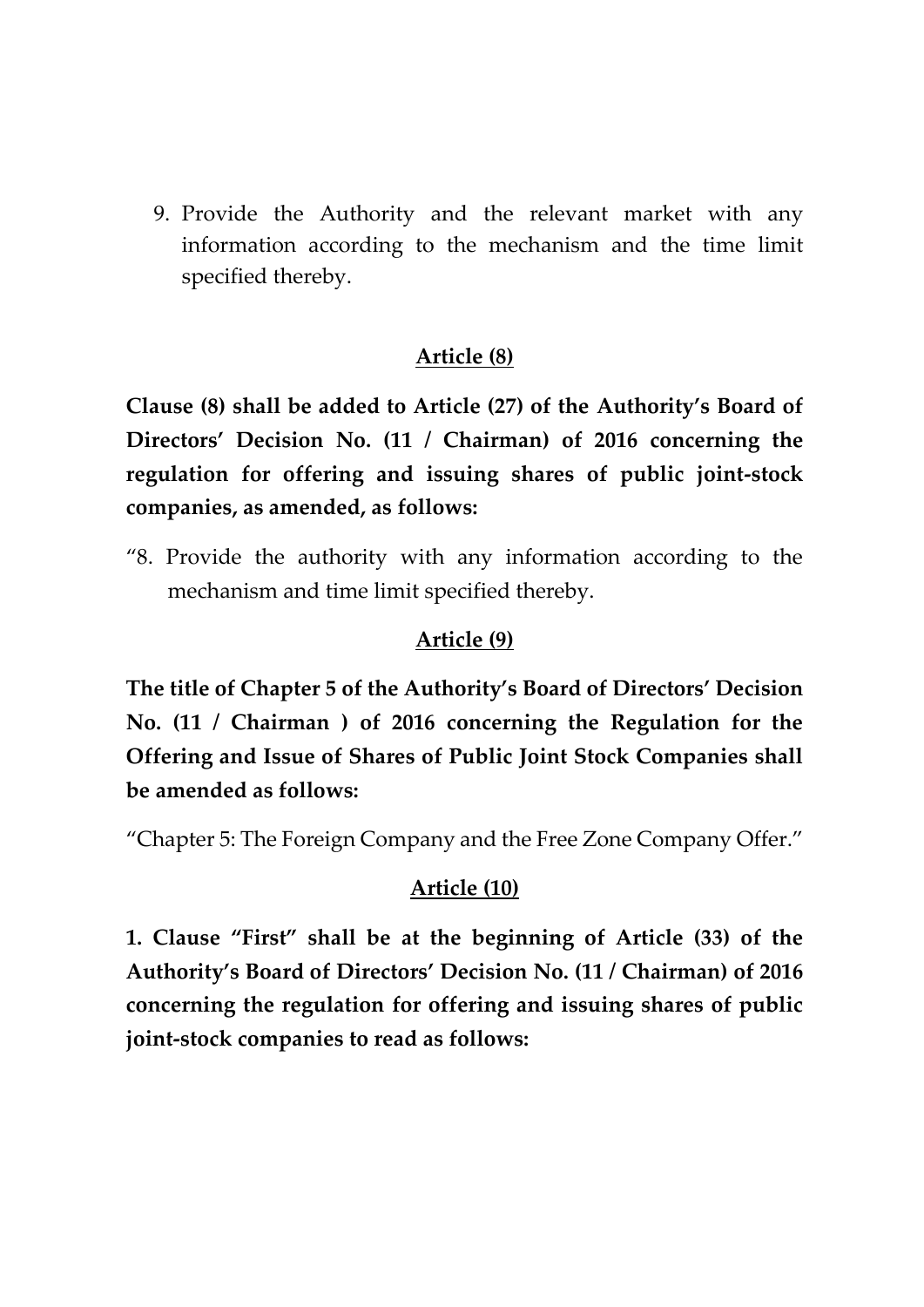- "First: Conditions for approval of a foreign company offering of its shares in public subscription in the State."
- **2. Clause (4) of Article (33) of the Authority's Board of Directors' Decision No. (11 / Chairman) of 2016 concerning the regulation for offering and issuing shares of public joint-stock companies shall be amended to read as follows:**
- "4. Perform all the listing requirements in force with the authority and the Market."
- **3. Paragraph (f) shall be added to Clause (5) of Article (33) of the Authority's Board of Directors' Decision No. (11 / Chairman) of 2016 concerning the regulation for offering and issuing shares of public joint-stock companies to read as follows:**
- "f. The company has paid the subscribed fees for the offering."
- **4. Clause (6) shall be added to Article (33) of the Authority's Board of Directors' Decision No. (11 / Chairman) of 2016 concerning the regulation for offering and issuing shares of public joint-stock companies to read as follows:**
- "6. Provide the authority with any information according to the mechanism and time limit specified thereby."

## **Article (11)**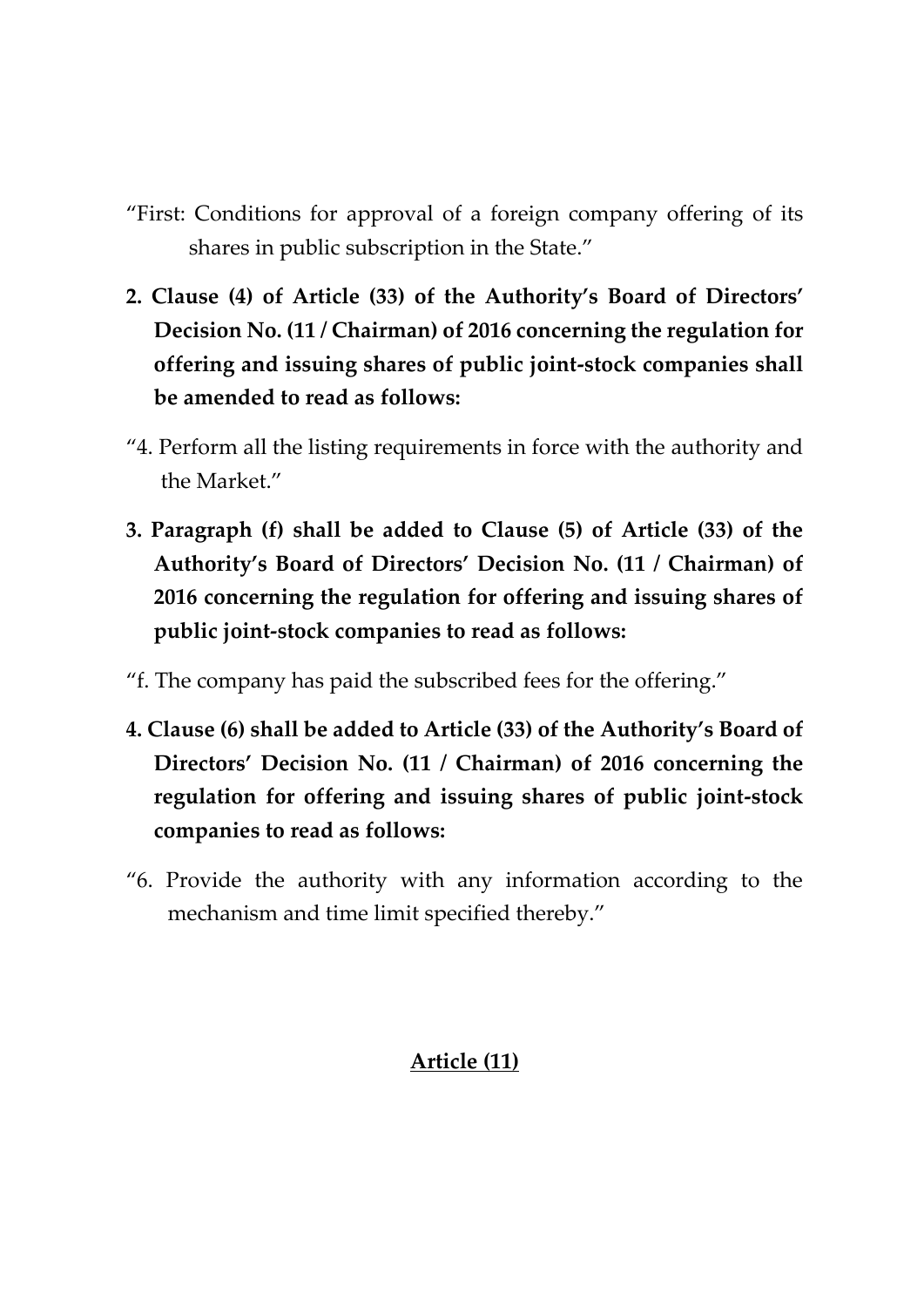**Second and third shall be added to Article (33) of the Authority's Board of Directors' Decision No. (11 / Chairman) of 2016 concerning the regulation for offering and issuing shares of public joint-stock companies as follows:**

# **"Second: Conditions for approval of a free zone company offering of its shares in the State:**

In order for the Authority to issue approval for a free zone company to offer its shares in public subscription in the State, the following shall be complied with:

- 1) The company shall be subject to a free zone companies registrar approved by the Authority - that will supervise and control the affairs of free zone companies.
- 2) The existence of a cooperation agreement between the authority and the registrar of companies in the free zone in the field of supervision and control according to the form prepared by the authority for this purpose.
- 3) Provide the authority with no objection letter for offering and listing of its shares in public subscription in the State issued by the Registrar of companies in the free zone.
- 4) The issuance of a decision by the company's general assembly approving the offering and listing of its shares in public subscription in the State.
- 5) The shares offered in public subscription shall be listed in the market.
- 6) All listing requirements in force with the Authority and the Market shall be met.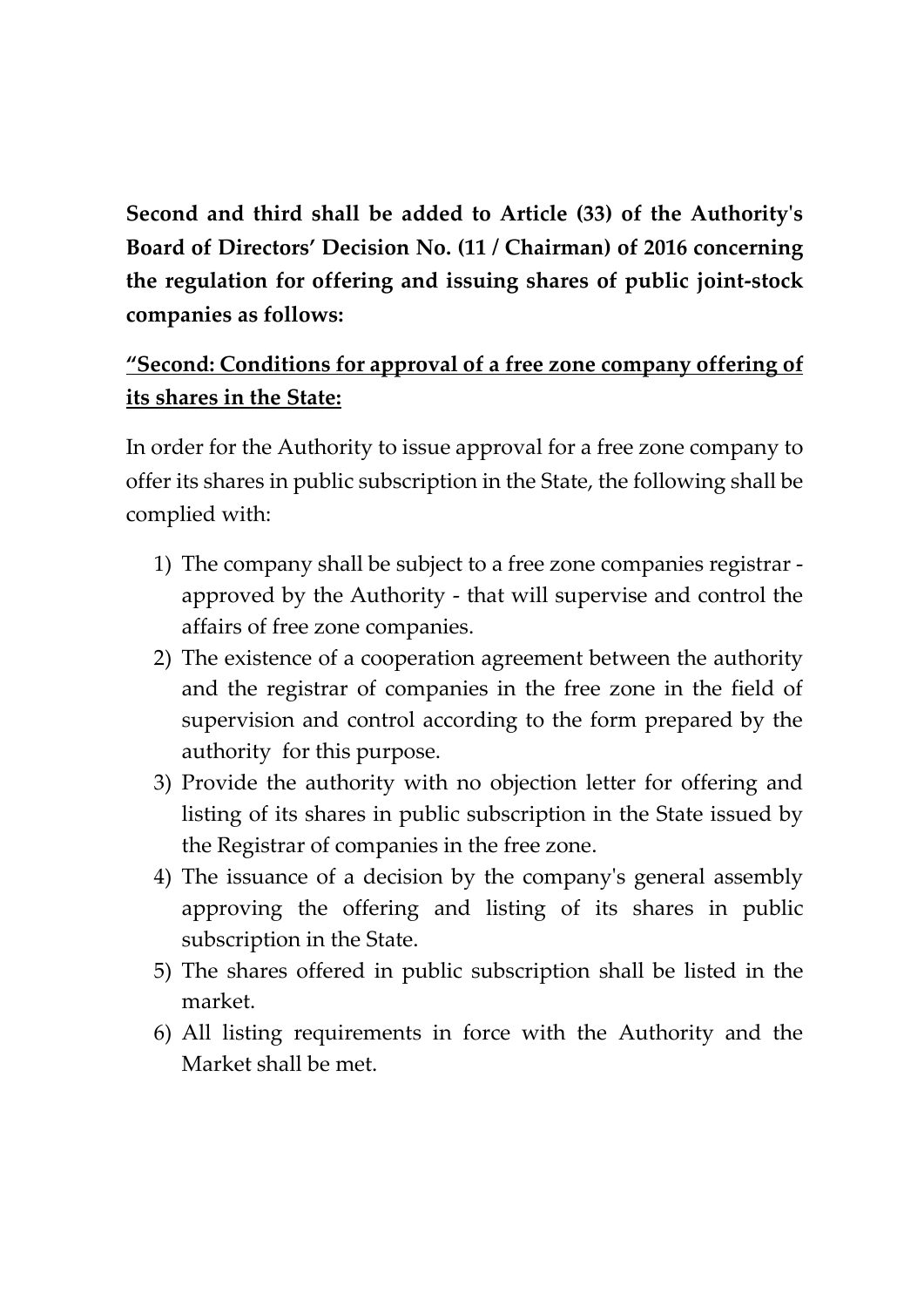- 7) The company paid-up capital shall not be less than AED (20) million.
- 8) The net shareholders' equity shall not be less than (100%) of its paid-up capital.
- 9) The shares offered in public subscription in the State shall not be less than (25%) and not more than (70%) of its capital. As an exception, a percentage of (100 %) of its capital may be offered, if it is limited to the qualified investor.
- 10) The Company has practiced an independent activity as a main activity thereof or through one or more of its subsidiaries throughout at least two fiscal years prior the offering application.
- 11) The Company has declared its audited financial statements of its main activity or of its subsidiary companies' activities for at least the two fiscal years prior the offering application. The period extending from the most recent audited financial statements included in the prospectus shall not be more than three months to the date of disclosure the prospectus. In the event such period is more than three months to the date of disclosure the prospectus, the recent audited financial statements must be submitted.
- 12) The Company has achieved net profits from its main activity or from the activities of its subsidiaries during at least two fiscal years prior the offering application.
- 13) Provide a subscription prospectus according to the form approved by the Authority.
- 14) Appoint the parties to the offering process and the appraiser of in-kind shares, if any, according to the provisions of this regulation before the start of the offering process, provided that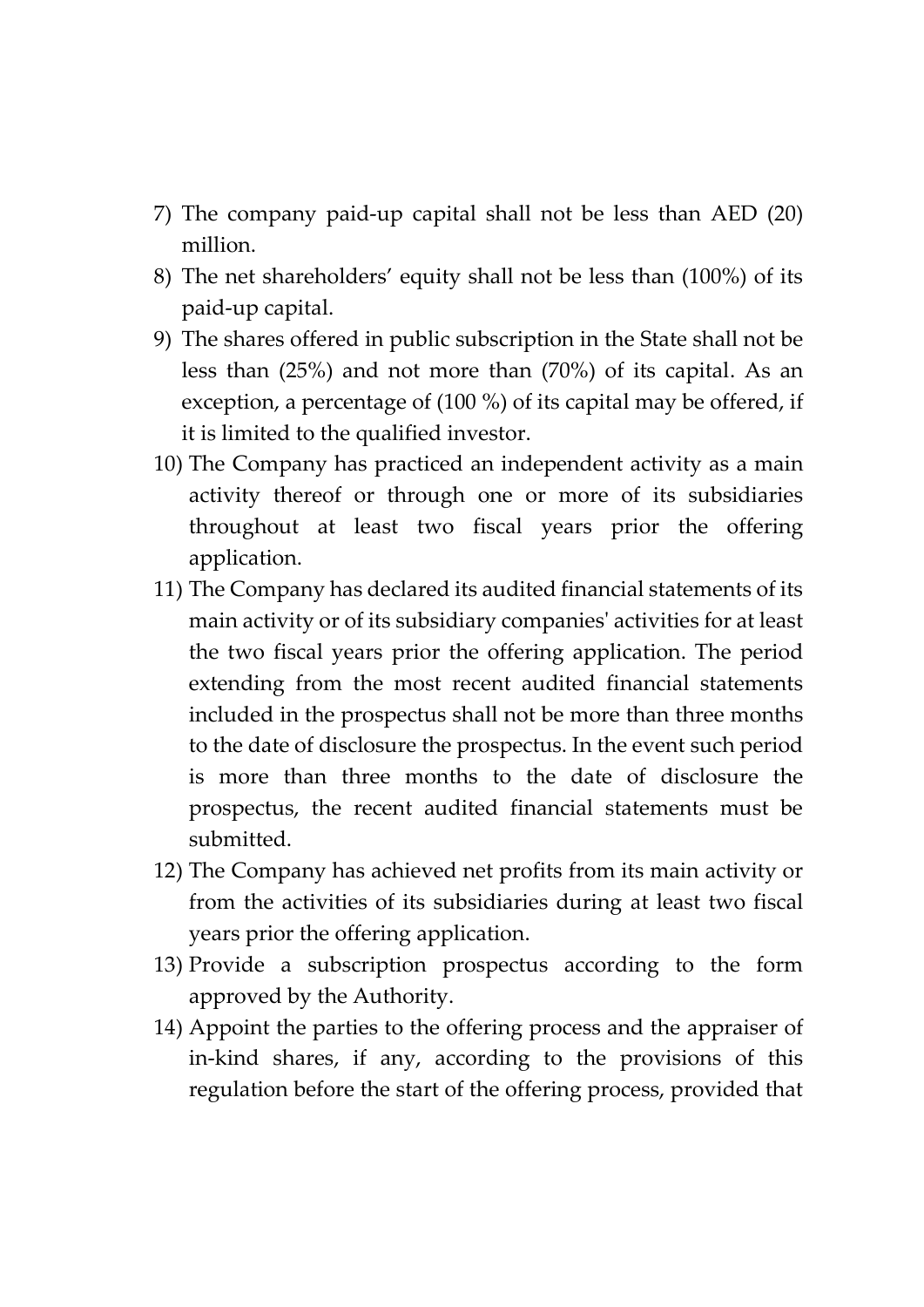the appointment of the listing Advisor continues for a period of one year from the date of listing in the market. Its appointment may be extended according to the market's discretion after consulting with the free zone company before at least three months of the expiry date of his appointment.

- 15) The higher management of the company shall has sufficient competencies and experiences related to the company's activity to manage its business.
- 16) Provide sufficient working capital for period of (12) months subsequent to the date of the Authority's approval of the prospectus.
- 17) Provide the Authority with any information according to the mechanism and time limit specified thereby.
- 18) Pay the subscribed fees for the offering.

## **Third: A free zone company may offer its shares through the Book Building Mechanism in accordance with the provisions hereof.**

## **Article (12)**

**Article (33 / bis) shall be added to the Authority's Board of Directors' Decision No. (11 / Chairman) of 2016 concerning the regulation for offering and issuing shares of public joint-stock companies to read as follows:**

The provisions of Chapter 2 and Chapter 3 of this regulation shall apply when a foreign company or a free zone company offers its shares in the State.

## **Article (13)**